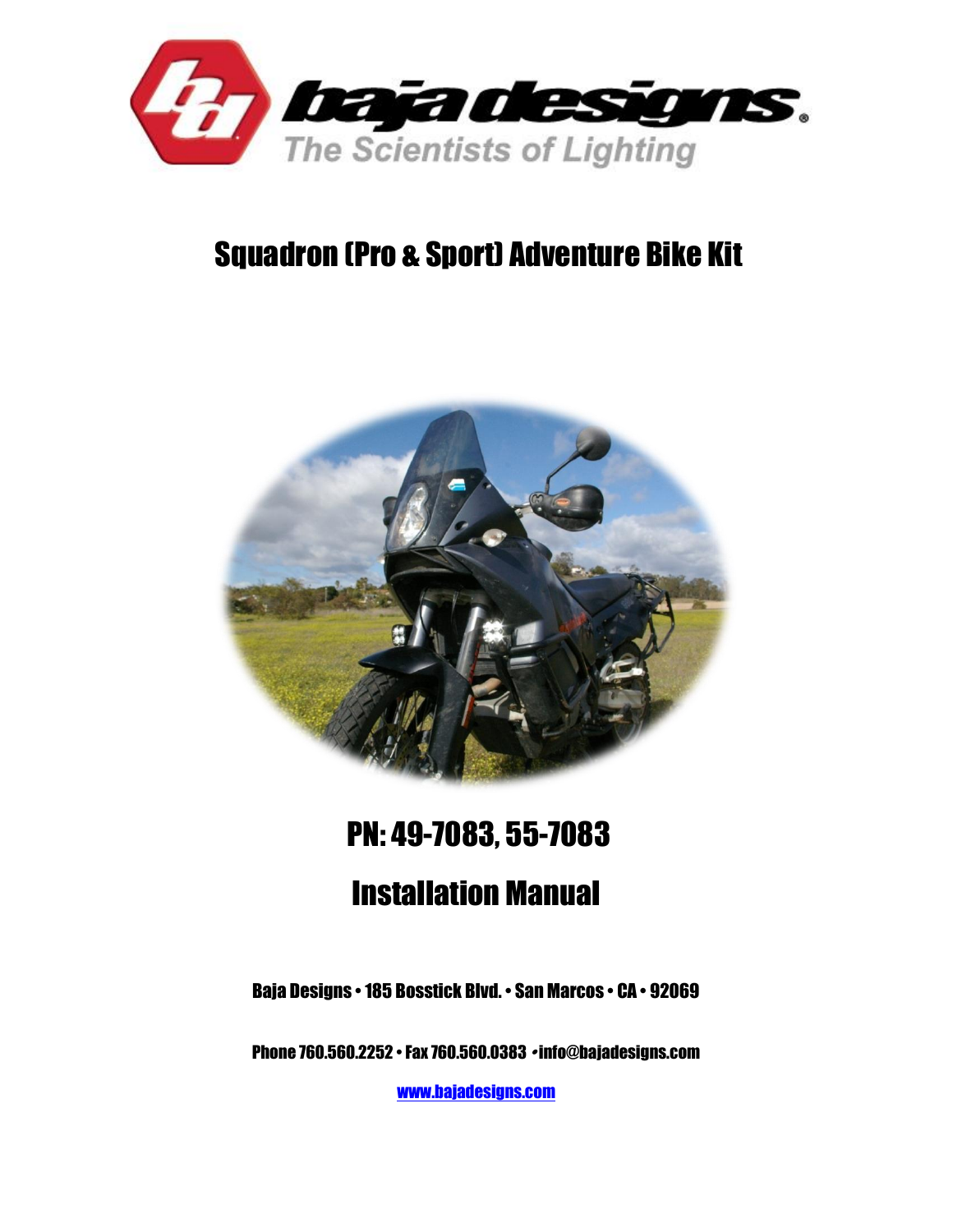

### **LIMITED LIFETIME WARRANTY**

Baja Designs proudly offers a LIFETIME WARRANTY against manufacturer's defect on all of the products that we manufacture.

These are comprehensive warranties; other than the exclusions below – you're covered. If your LED or HID bulb burns out, you're covered. Additionally, cutting off our connector or changing your lenses does not automatically void your warranty.

#### **Exclusions:**

Installation errors, abuse, misuse or crash damage. You must be the original owner of the product and be able to supply proof of purchase.

Li-Ion or Li-Po Batteries: carry a 2 year warranty. NiCad DSK Batteries: carry a 90 day warranty Dual Sport Kit Switches: carry a 1 year warranty.

Baja Designs manufactures its own products as well as resells products manufactured by others. Baja Designs makes no express or implied warranties on products not manufactured by Baja Designs including without limitation any warranties or merchantability and fitness for a particular purpose. We will however, pass on all warranties made by the manufacturer, who has sole responsibility for performing such warranties.

Baja Designs will pay the freight if your product is less than 90 days old, otherwise defective products must be returned to Baja Designs, Inc., freight prepaid. At our option, we will repair or replace items in question and return them at no charge. If the identical product is no longer available we will replace with a similar product of equal value. Baja Designs Inc. will not be responsible for any indirect or consequential damages in connection with defective merchandise.

#### **Indemnification:**

Buyer hereby acknowledges off roading, racing and driving at night are dangerous activities and that the products and/or supplies purchased from Baja Designs are used in an inherently dangerous activity that may endanger life and limb; and in no event shall the seller, or seller's heirs and assigns, be held liable for consequential damages, nor shall seller's liability on any claim for damages arising out of or connected with the sale, delivery, or use of purchased products and/or supplies exceed the purchase price of the products and/or supplies.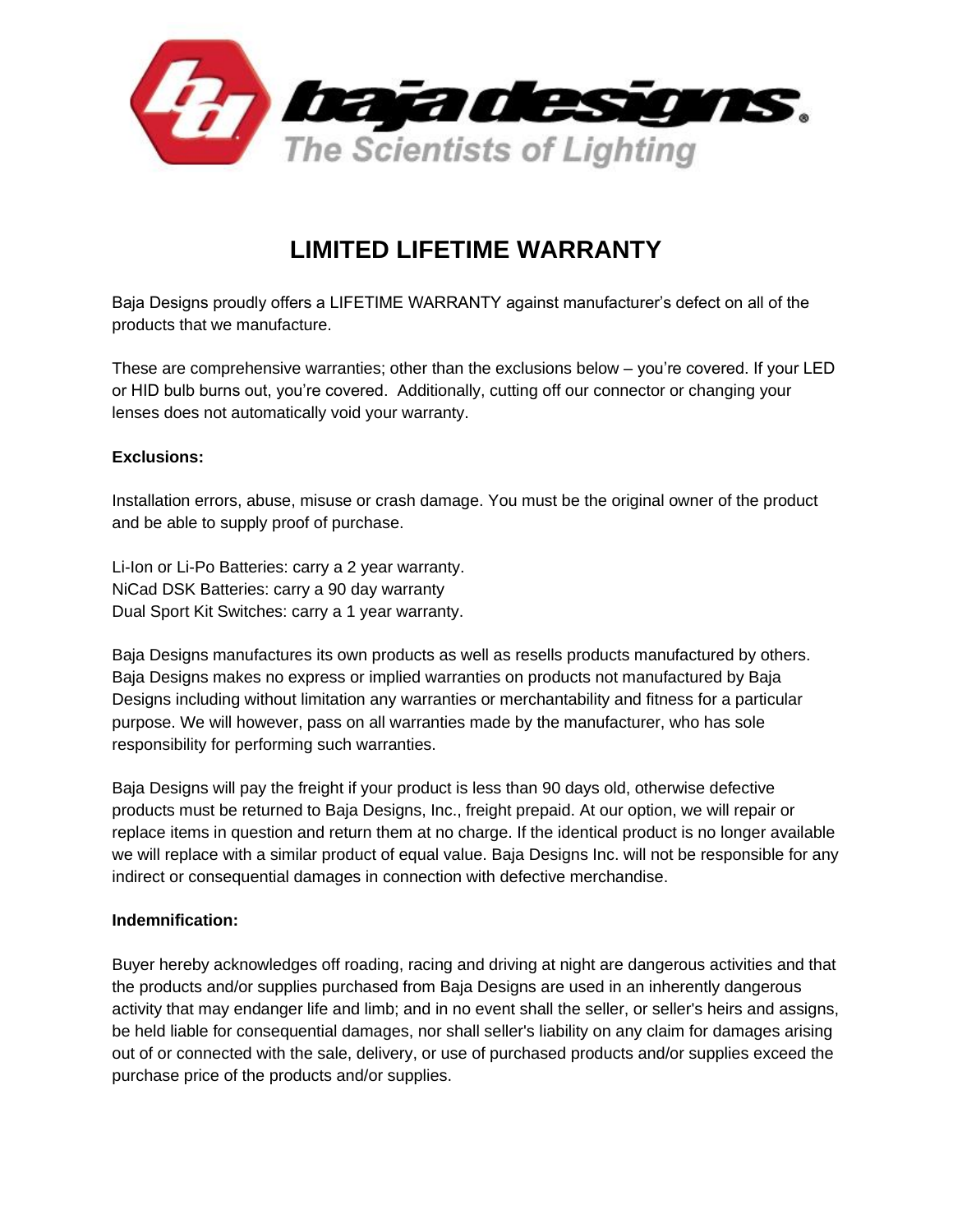

Customer satisfaction stands at the core of who Baja Designs is as a company. BD gives you a full 30 days to test out your new light and if you are not 100% satisfied with your purchase, you can send it back for an exchange or refund of the purchase price and applicable tax.

#### **Exclusions:**

**Items purchased through a Baja Designs authorized dealer must be returned through the dealer. Only available on LED auxiliary lights and product must be in sellable condition at MSRP. Product that has been damaged in any way after the original purchase date will be excluded from this guarantee.**

Thank you purchasing the Baja Designs Adventure Bike Kit. This kit has been designed to power two Squadron LED lights via an existing switch on your bike such as the high-beam switch or a separate toggle switch. If you wish to have the Squadron lights triggered by a separate, non pre-existing switch, Baja Designs offers a toggle switch kit (sold separately – P/N 12-9023) that plugs directly into the Soltek harness. **Please read this manual prior to installation.**

#### **Installation:**

All Baja Designs lights can be mounted using either an existing tab or a light-specific mounting kit. Baja Designs offers a variety of mounting options and if you need assistance in this area our friendly sales staff will be more than happy to help.

#### **Kit Notes:**

- **Installation of this kit will require modification to your stock crash bar. These instructions will address some of the more common modifications that will occur. If you have questions or problems, please contact Baja Designs.**
- **This kit is designed specifically for adventure motorcycles equipped with DC charging systems that will sufficiently power lighting while maintaining battery charge (check your motorcycle manual).**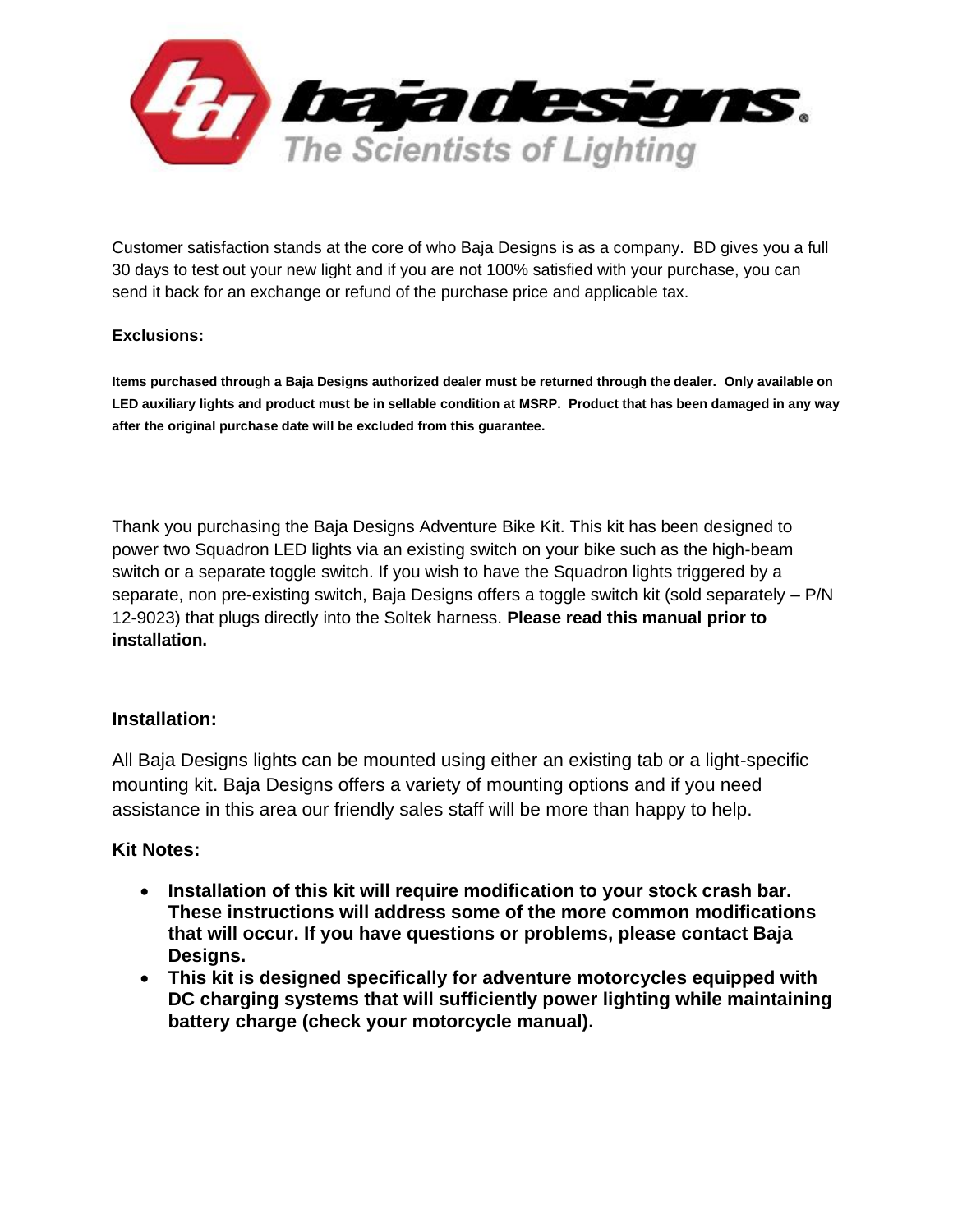

- 1. Disconnect the ground cable from the bike's battery.
- 2. Start by locating a suitable place to mount the Squadron LED Lights on your motorcycles crash bar.
- 3. Once you have chosen where to mount the lights hold the light in place and make sure you have enough clearance for the light to be adjusted up and down.
- 4. Install the provided 7/8" engine cage clamps onto your engine cage and mount your Squadrons or SIIs. **(NOTE: This 7/8 engine clamp mount can be adjust in 45 degree increments.)**

#### **Wiring:**

Our wiring harness is designed to turn the Squadron LED lights on when you activate your high beam switch. The relay harness has a white 2-prong connector with a red and black wire. This is the 12volt input that needs to be connected to a fused 12volt circuit.

You may find that your bike comes with a fused accessory circuit from the factory. If that is the case then you can pick up power for the 12volt input on the

Baja Designs harness (white 2-prong connector with 1 red wire and 1 black wire).

You can cut the white connector off of the Baja Designs relay harness or use the supplied terminals and plastic housing to convert your factory wires to the Baja Designs

connector. Make sure the factory accessory circuit is rated for at least 10 amps (check your motorcycle manual).

**1.** If you choose to wire your lights directly from the battery instead of using the factory accessory circuit connect the Baja Designs rear harness to your battery with the fuse on the positive terminal (+) and the Black wire on the negative terminal (-).